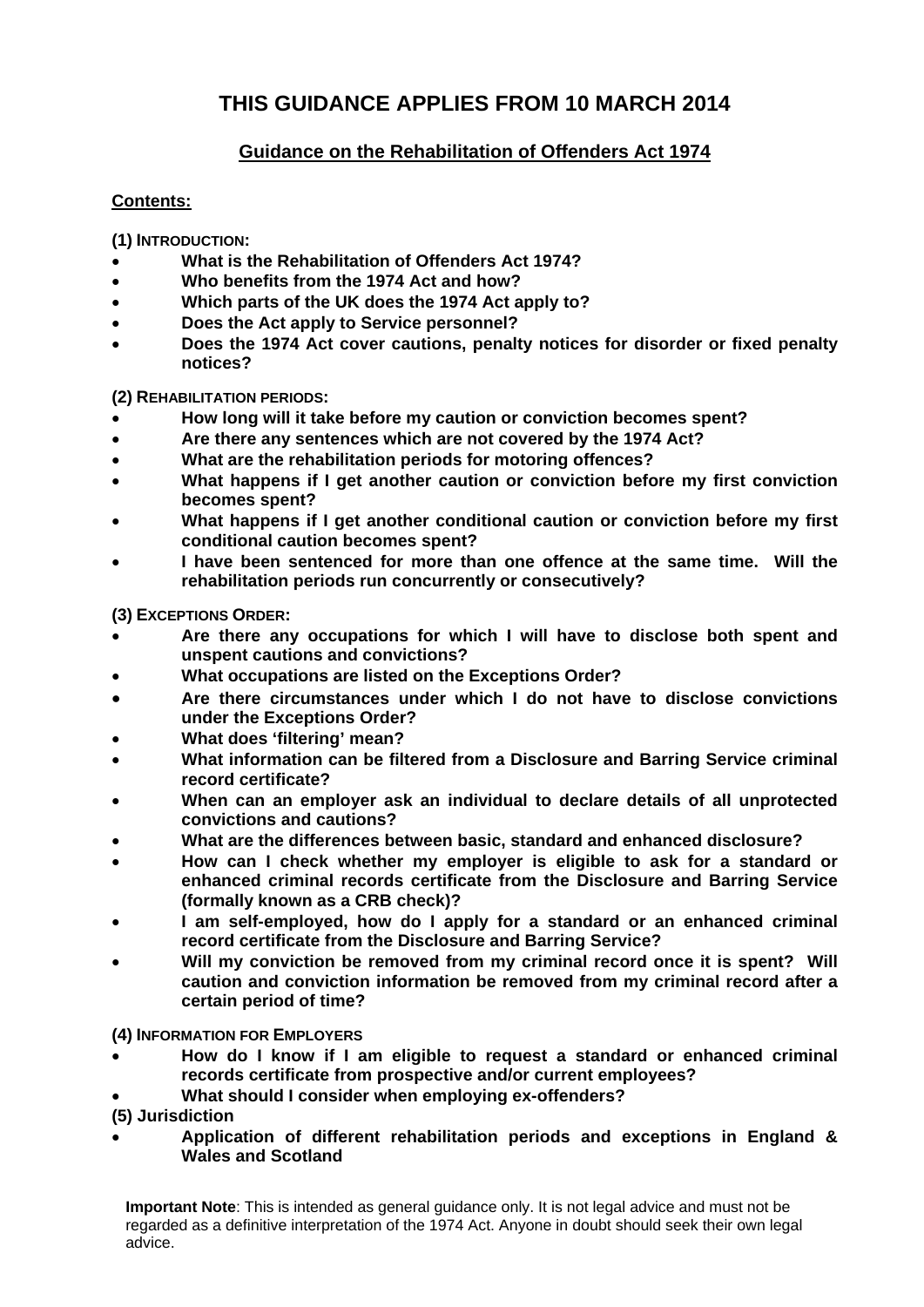- **What legislation to apply when the Disclosure and Barring Service and Disclosure Scotland issue criminal record certificates**
- **(6) ADDITIONAL INFORMATION**

Immigration and Nationality decisions.

- **Does the 1974 Act apply to Immigration and Nationality decisions?** Visa Applications
- **Do I have to disclose all my convictions for a visa application?**  Criminal Injuries Compensation Scheme (CICS):
- **I have an unspent conviction. Does this affect my eligibility for claiming compensation from the Criminal Injuries Compensation Scheme?**
- Notification and Disclosure Schemes
- **Is the 1974 Act linked to the Violent and Sex Offenders Register?**
- ANNEX A: Examples of the types of occupations, posts and activities in the Rehabilitation of Offenders Act 1974 (Exceptions) Order 1975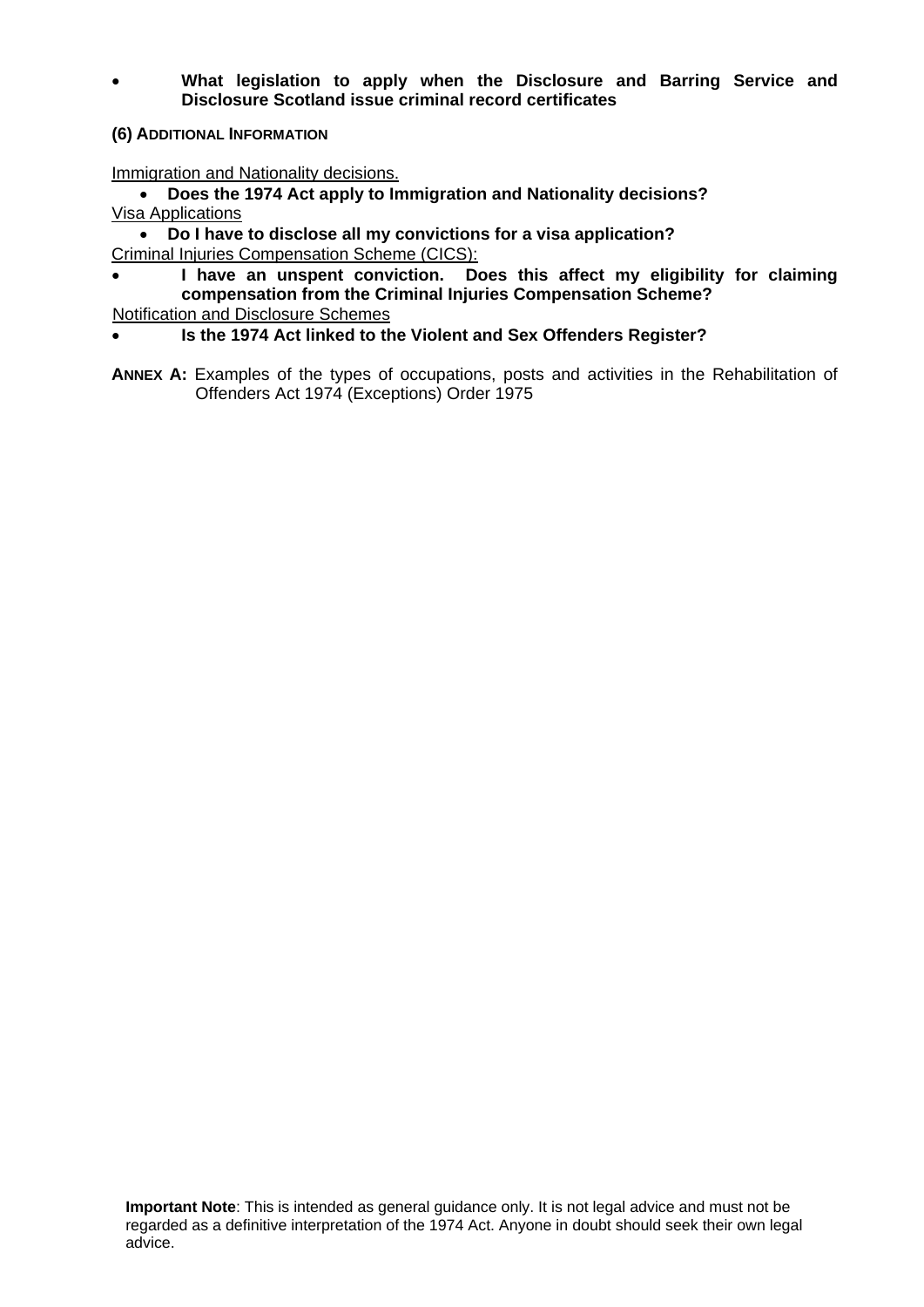# **(1) INTRODUCTION:**

This document should be considered a guide to the position in England and Wales only. You will find links to more detailed guidance on specific issues throughout, including references to guidance produced by the Disclosure and Barring Service (formerly the Criminal Records Bureau (CRB)) about eligibility for standard and enhanced criminal records certificates.

# **What is the Rehabilitation of Offenders Act 1974?**

The Rehabilitation of Offenders Act 1974 ("1974 Act") primarily exists to support the rehabilitation into employment of reformed offenders who have stayed on the right side of the law.

Under the 1974 Act, following a specified period of time which varies according to the disposal administered or sentence passed, cautions and convictions (except those resulting in prison sentences of over four years and all public protection sentences\*) may become spent. As a result the offender is regarded as rehabilitated.

For most purposes the 1974 Act treats a rehabilitated person as if he or she had never committed, or been charged with charged or prosecuted for or convicted of or sentenced for the offence and, as such, they are not required to declare their spent caution(s) or conviction(s), for example, when applying for most jobs or insurance, some educational courses and housing applications.

\*A public protection sentence, the provisions for which are set out in Part 12 of the Criminal Justice Act 2003 and Part 8 of the Armed Forces Act 2006, means a sentence of imprisonment or detention imposed for specified sexual and violent offences. These sentences include imprisonment or detention for public protection, extended sentences of imprisonment or detention for public protection, and extended determinate sentences.

# **Who benefits from the 1974 Act and how?**

All cautions and convictions may eventually become spent, with the exception of prison sentences, or sentences of detention for young offenders, of over four years and all public protection sentences regardless of the length of sentence.

Once a caution or conviction has become spent under the 1974 Act, a person does not have to reveal it or admit its existence in most circumstances. Unless an exception applies (see below), then spent cautions and convictions need not be disclosed when filling in a form, or at a job interview. An employer cannot refuse to employ someone (or dismiss someone) because he or she has a spent caution or conviction unless an exception applies.

The exceptions where you may have to declare spent cautions and convictions are listed in the Rehabilitation of Offenders Act 1974 (Exceptions) Order 1975 (see **Section 3** of this guidance). An employer should be able to say if an exception applies and, if so, where it can be found on the Exceptions Order.

# **Which parts of the UK does the 1974 Act apply to?**

The 1974 Act applies in England, Wales and Scotland. However there are some differences in the way in which it, and related legislation, operates in Scotland. This document should therefore be considered a guide to England and Wales only.

For information on the 1974 Act in Scotland, please visit: [www.scotland.gov.uk/Topics/Justice/public-safety/offender](http://www.scotland.gov.uk/Topics/Justice/public-safety/offender-management/publications/law/RehabofOffenders)[management/publications/law/RehabofOffenders](http://www.scotland.gov.uk/Topics/Justice/public-safety/offender-management/publications/law/RehabofOffenders) 

The relevant Northern Irish legislation, the Rehabilitation of Offenders (Northern Ireland) Order 1978 and the Rehabilitation of Offenders (Exceptions) Order (Northern Ireland) 1979 can be found here: [www.dojni.gov.uk/index/accessni/legal-issues/legislation.htm](http://www.dojni.gov.uk/index/accessni/legal-issues/legislation.htm)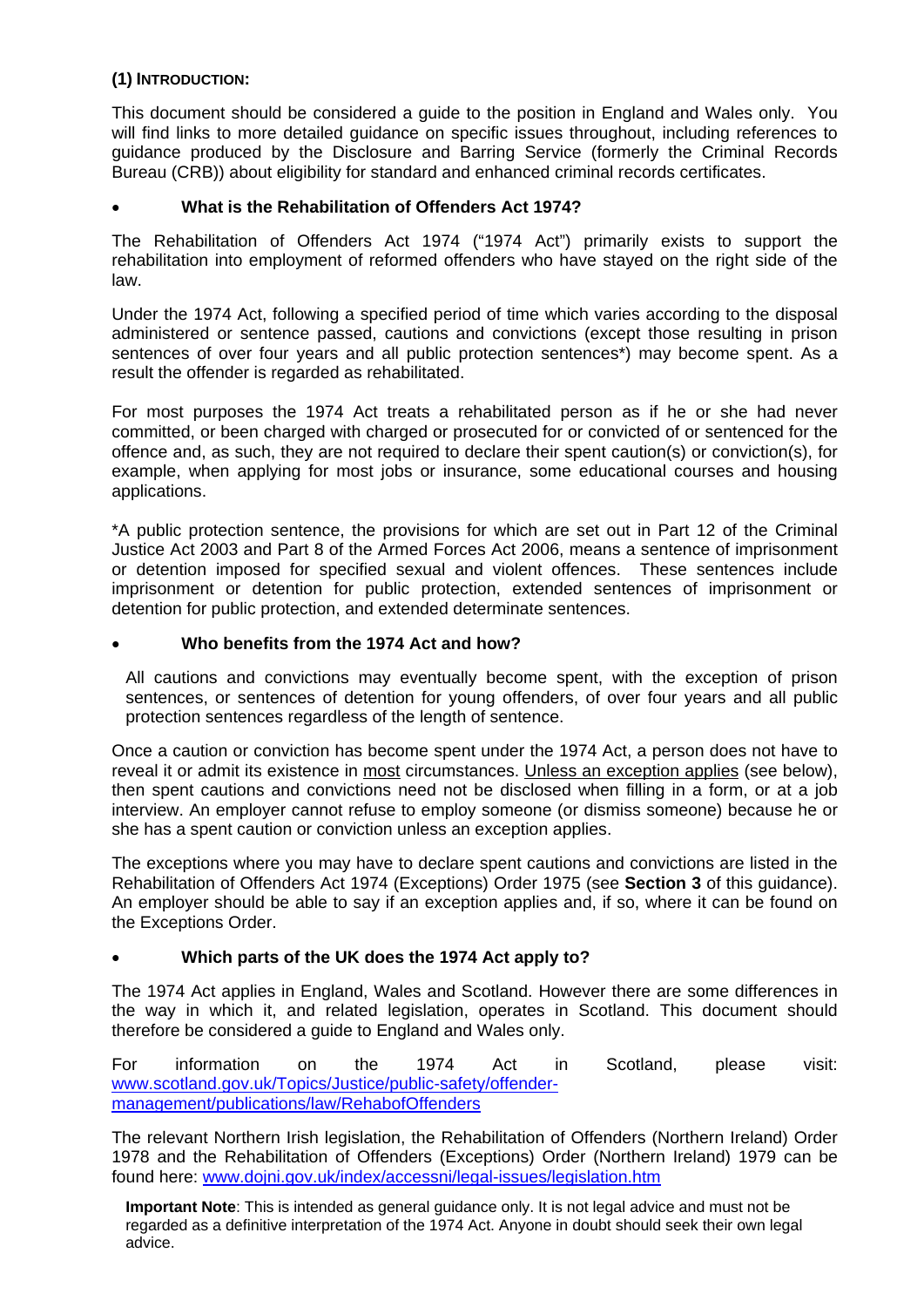# **Does the Act apply to Service personnel?**

The Act applies to everyone convicted of a criminal offence or a service disciplinary offence (for example absence without leave) by either a civilian court (in the cases of criminal offences) or a Service Court or the Commanding Officer (in the cases of criminal or Service disciplinary offences). The same rehabilitation periods apply to sentences which are imposed in the service justice system as are imposed by the civilian justice system (for example a fine imposed by a Magistrates' Court and a fine imposed by a Court Martial, would each have the same rehabilitation period of a year beginning with the date of conviction).

Additionally there are two sentences which attract a rehabilitation period and which can only be imposed by the service justice system;

- removal from the service (for example dismissal with disgrace from Her Majesty's service or dismissal from Her Majesty's service) which attracts a rehabilitation period of 1 year beginning with the date of conviction; and
- a sentence of service detention, the total rehabilitation period being the period of the sentence and an additional 'buffer' period of 1 year which applies from the end of the sentence (see the section below on rehabilitation periods).

These rehabilitation periods are halved if the offender was under 18 at the time of conviction.

All of the other sentences particular to the service justice system (for example a severe reprimand or a service supervision and punishment order) that are not listed elsewhere in the guidance are spent immediately.

### **Does the 1974 Act cover cautions, penalty notices for disorder or fixed penalty notices?**

The 1974 Act covers simple cautions (which become spent immediately) and conditional cautions (which become spent after three months).

Reprimands and warnings were abolished in April 2013 and a reprimand or warning given before that date is now to be treated as a youth caution which, as with adult cautions, is spent immediately.

Fixed Penalty Notices and Penalty Notices for Disorder do not constitute a conviction or caution (though they may be recorded on local police systems should the force consider it necessary to do so) and they therefore are not covered by the 1974 Act (but see below in relation to a FPN issued for certain road traffic offences and where an endorsement is imposed).

# **(2) REHABILITATION PERIODS:**

# **How long will it take before my caution or conviction becomes spent?**

The rehabilitation period (the length of time before a caution or conviction becomes spent) is determined by the type of disposal administered or the length of the sentence imposed. Rehabilitation periods that run beyond the end of a sentence are made up of the total sentence length plus an additional period that runs from the end of the sentence, which we have called the 'buffer period'. Other rehabilitation periods start from the date of conviction or the date the penalty was imposed.

The 'buffer periods' are halved for those who are under 18 at date of conviction (save for custodial sentences of six months or less where the 'buffer period' is 18 months).

The rehabilitation periods for sentences with additional "buffer periods" which run from the end date of the sentence are shown in the table below: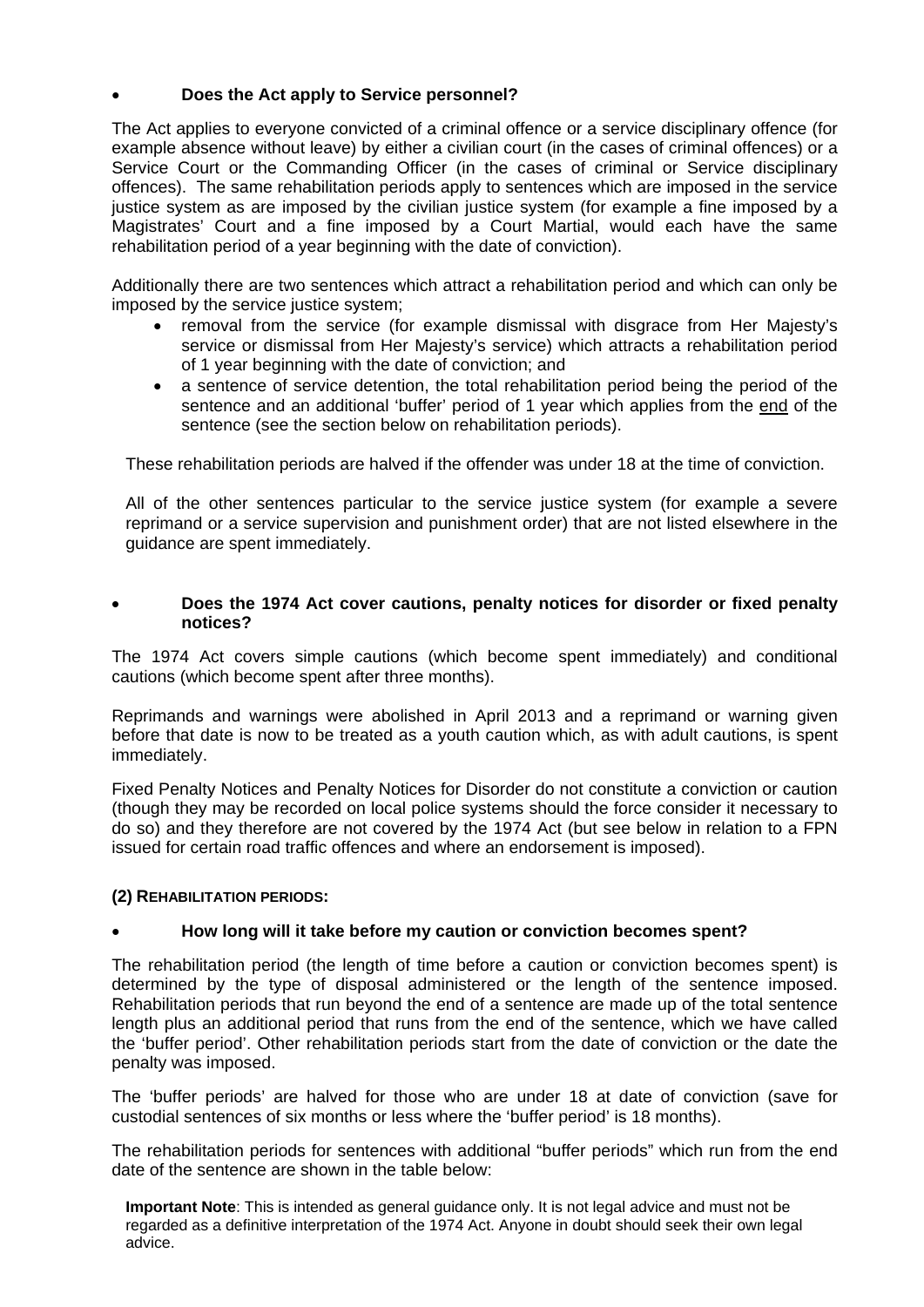| Sentence/disposal                                                                                                  | <b>Buffer period for adults</b><br>(18 and over at the time of<br>conviction or the time the<br>disposal is administered).<br>This applies from the end<br>the<br><b>of</b><br>date<br>sentence<br>(including the licence period). | Buffer period for young people<br>(under 18 at the time of<br>conviction or<br>the time the<br>disposal is administered).<br>This applies from the end date<br>of the sentence (including the<br>licence period). |
|--------------------------------------------------------------------------------------------------------------------|------------------------------------------------------------------------------------------------------------------------------------------------------------------------------------------------------------------------------------|-------------------------------------------------------------------------------------------------------------------------------------------------------------------------------------------------------------------|
| Custodial sentence* of over 4<br>years, or a public protection<br>sentence                                         | Never spent                                                                                                                                                                                                                        | Never spent                                                                                                                                                                                                       |
| Custodial sentence of over 30<br>months $(2 \frac{1}{2})$ years) and up to<br>and including 48 months (4<br>years) | 7 years                                                                                                                                                                                                                            | $3\frac{1}{2}$ years                                                                                                                                                                                              |
| Custodial sentence of over 6<br>months and up to and including<br>30 months $(2 \frac{1}{2} years)$                | 4 years                                                                                                                                                                                                                            | 2 years                                                                                                                                                                                                           |
| Custodial sentence of 6 months<br>or less                                                                          | 2 years                                                                                                                                                                                                                            | 18 months                                                                                                                                                                                                         |
| Community<br>order<br>youth<br>or<br>rehabilitation order**                                                        | 1 year                                                                                                                                                                                                                             | 6 months                                                                                                                                                                                                          |

\*Custodial sentence includes a sentence of imprisonment (both an immediate custodial sentence and a suspended sentence), a sentence of detention in a young offender institution, a sentence of detention under section 91 of the Powers of Criminal Courts (Sentencing) Act 2000, a detention and training order, a sentence of youth custody, a sentence of corrective training and a sentence of Borstal training.

\*\*In relation to any community or youth rehabilitation order which has no specified end date, the rehabilitation period is 2 years from the date of conviction.

The following table sets out the rehabilitation period for sentences which do not have "buffer periods" and for which the rehabilitation period runs from the date of conviction:

| Sentence/disposal                 | <b>Rehabilitation period for adults</b><br>(18 and over at the time of<br>conviction or the time<br>the<br>disposal is administered). | Rehabilitation period for young<br>people (under 18 at the time of<br>conviction or the time<br>the<br>disposal is administered). |
|-----------------------------------|---------------------------------------------------------------------------------------------------------------------------------------|-----------------------------------------------------------------------------------------------------------------------------------|
| Fine                              | 1 year                                                                                                                                | 6 months                                                                                                                          |
| Conditional discharge,            | Period of the order                                                                                                                   | Period of the order                                                                                                               |
| Absolute discharge                | None                                                                                                                                  | None                                                                                                                              |
| Conditional caution and youth     | 3 months or when the caution                                                                                                          | 3 months                                                                                                                          |
| conditional caution               | ceases to have effect if earlier                                                                                                      |                                                                                                                                   |
| Simple caution, youth caution     | Spent immediately                                                                                                                     | Spent immediately                                                                                                                 |
| Compensation order*               | On the discharge of the order                                                                                                         | On the discharge of the order (i.e.                                                                                               |
|                                   | (i.e. when it is paid in full)                                                                                                        | when it is paid in full)                                                                                                          |
| Binding over order                | Period of the order                                                                                                                   | Period of the order                                                                                                               |
| Attendance centre order           | Period of the order                                                                                                                   | Period of the order                                                                                                               |
| Hospital order (with or without a | Period of the order                                                                                                                   | Period of the order                                                                                                               |
| restriction order)                |                                                                                                                                       |                                                                                                                                   |
| Referral order                    | Not available for adults                                                                                                              | Period of the order                                                                                                               |
| <b>Reparation order</b>           | Not available for adults                                                                                                              | None                                                                                                                              |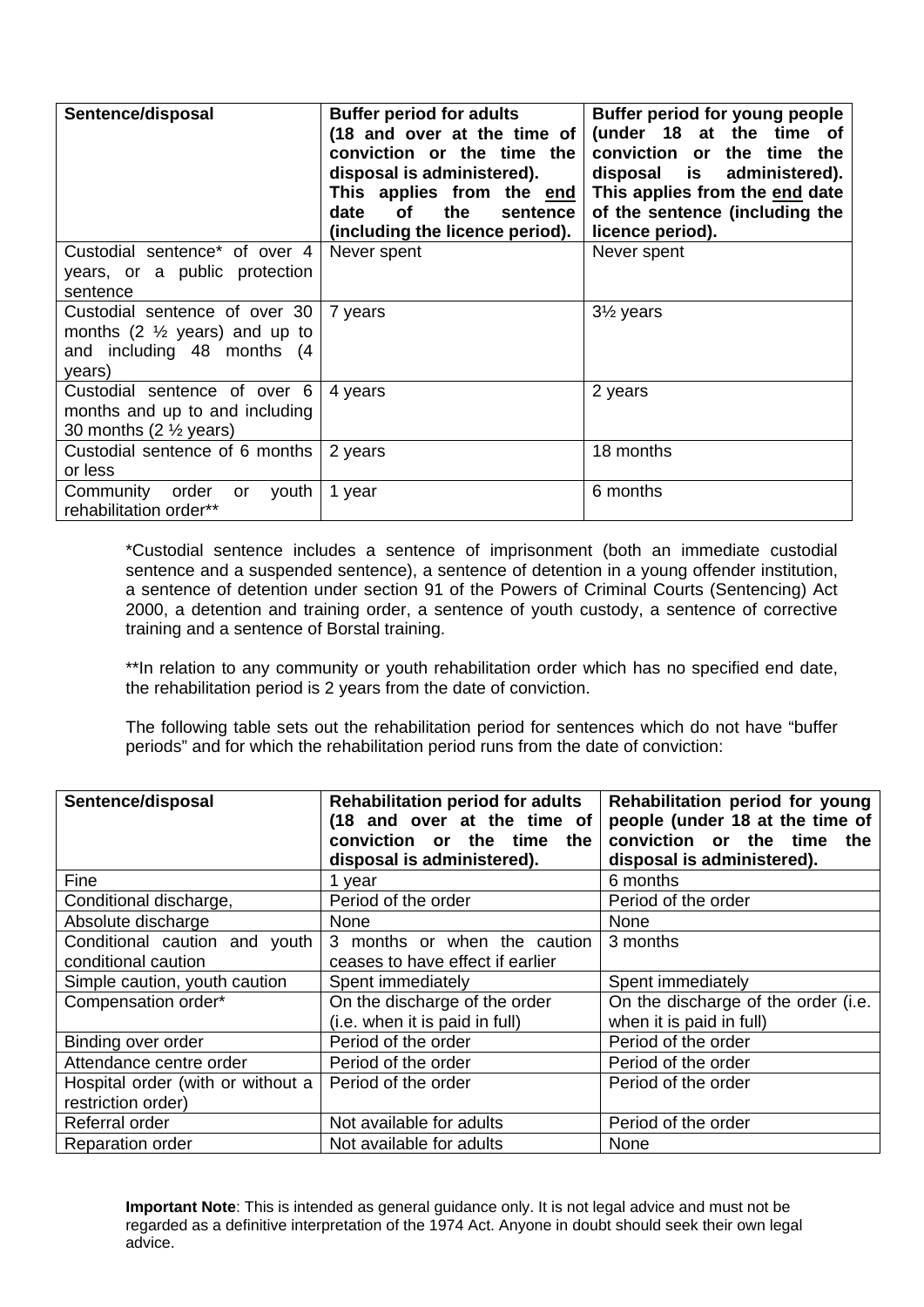# *Examples:*

*A 2 year custodial sentence given to an adult may become spent after 6 years: the rehabilitation period is the period of the sentence plus a further 'buffer period' of 4 years, giving a total of 6 years.* 

*A 2 year custodial sentence suspended for 2 years is spent after 6 years; the rehabilitation period is the period of the custodial sentence plus a further buffer period of 4 years giving a total of 6 years. (A suspended sentence is a sentence of imprisonment and the rehabilitation*  period is therefore determined by the custodial sentence, regardless of the period for which it *is suspended).* 

*A 6 month sentence of detention given to a young person may become spent after 2 years: the rehabilitation period is the period of the sentence plus a further 'buffer period' of 18 months, giving a total of 2 years.* 

*A 1 year community order given to an adult may become spent after 2 years: the rehabilitation period is the length of the order plus a further 'buffer period' of 1 year, giving a total of 2 years.* 

*A 1 year youth rehabilitation order given to a young person may become spent after 18 months: the rehabilitation period is the length of the order plus a further 'buffer period' of 6 months, giving a total of 18 months.* 

*An adult who is given a fine will have to declare this conviction for 1 year from the date of conviction before it is considered spent.* 

*\****Compensation Orders** – it is important that individuals obtain proof of payment from the court and keep this document to prove that the compensation order has been paid in full.

# **Are there any sentences which are not covered by the 1974 Act?**

The following sentences are exempt from the 1974 Act and can never become spent:

- a. Sentence of imprisonment for life;
- b. Sentence of imprisonment, youth custody, detention in a young offender institution or corrective training of over 4 years;
- c. Sentence of preventive detention;
- d. Sentence of detention during Her Majesty's pleasure or for life;
- e. Sentence of custody for life;
- f. Public protection sentences (imprisonment for public protection, detention for public protection, extended sentences of imprisonment or detention for public protection and extended determinate sentences for dangerous offenders).

# **What are the rehabilitation periods for motoring offences?**

An endorsement for a road traffic offence listed in Schedule 2 to the Road Traffic Offenders Act 1988, imposed either by the court or by means of a fixed penalty notice (FPN) is a sentence for the purposes of the 1974 Act and may become spent after 5 years (or two and half years where the offender is under 18). Road traffic legislation specifically provides for a FPN in these circumstances to be treated as a conviction and dealt with as such under the 1974 Act. Penalty points and a driving disqualification imposed by the court on conviction may become spent when they cease to have effect (penalty points have effect for three years as set out in road traffic legislation). Where the court imposes more than one sentence or penalty for the offence then the longest rehabilitation period determines when the conviction may become spent.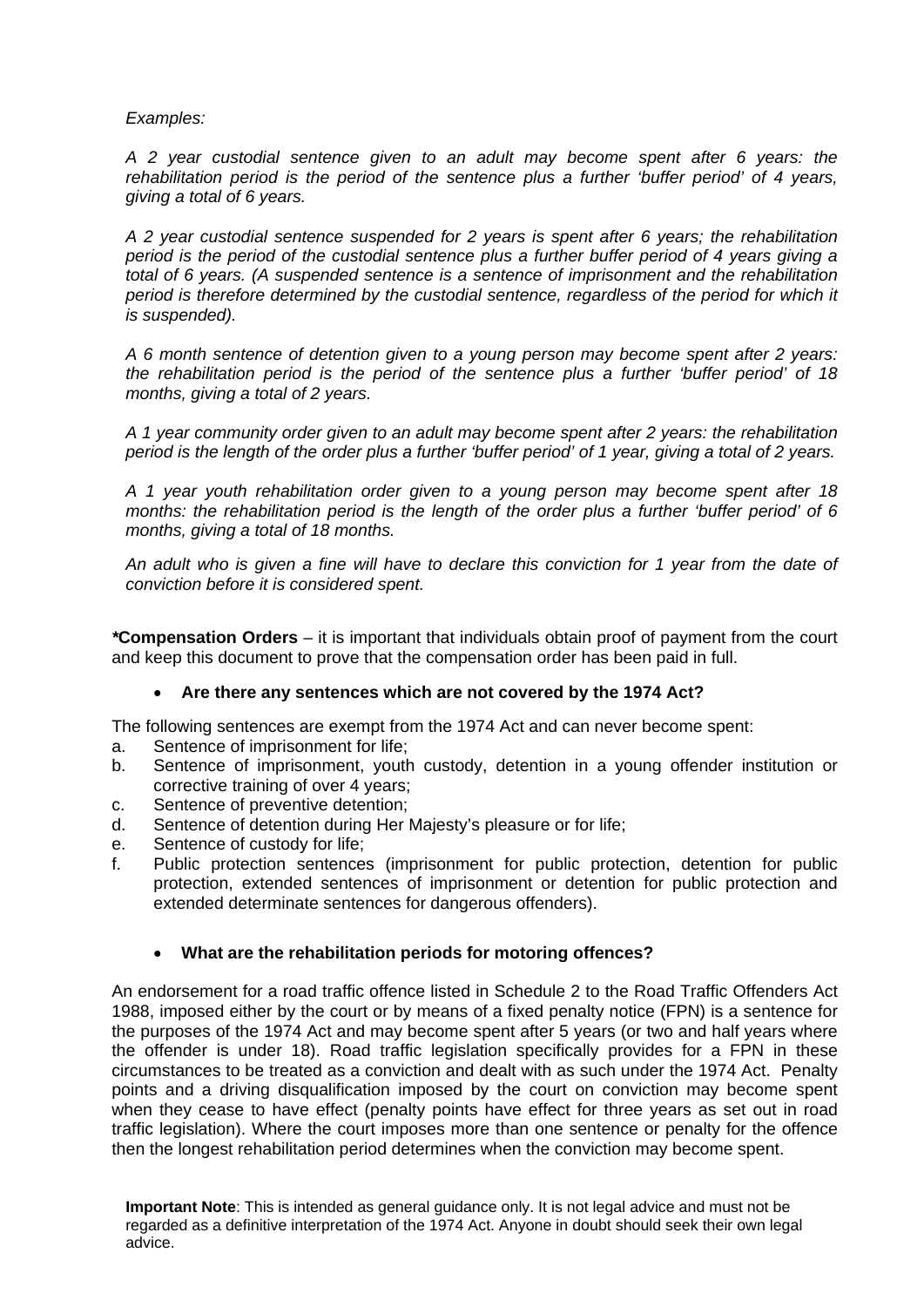A fixed penalty notice (FPN) can be used to deal with minor road traffic offences, but it is not a criminal conviction or a caution and the 1974 Act does not apply.

### **Examples**

*An adult is convicted of a road traffic offence, and the court imposes a fine (rehabilitation period 1 year), an endorsement (rehabilitation period 5 years), penalty points (rehabilitation period 3 years) and driving disqualification for 1 year (rehabilitation period 1 year); the rehabilitation period for this conviction will be 5 years because the endorsement carries the longest rehabilitation period.* 

*If the offender was under 18 and received the above sentence, the conviction may become spent after 3 years because the longest rehabilitation period applicable would then be three years for the penalty points (the endorsement would become spent after two and half years).* 

*Once the conviction becomes spent, the person is not required to declare it when applying for most jobs, or (motor) insurance* 

It is the case for all convictions (not only road traffic convictions) that where more than one sentence or penalty is imposed then the conviction may only become spent once the longest rehabilitation period which applies has ended.

For more information on the rehabilitation periods for particular driving offences, please consult: [www.direct.gov.uk/en/motoring/driverlicensing/endorsementsanddisqualifications/dg\\_10022425](http://www.direct.gov.uk/en/motoring/driverlicensing/endorsementsanddisqualifications/dg_10022425) 

#### **What happens if I get another caution or conviction before my first conviction becomes spent?**

If you already have an unspent conviction and you get a further caution or conviction before the earlier conviction has become spent, one of the following will apply:

- a. If your later outcome is a caution (either a simple caution or a conditional caution), neither rehabilitation period will be affected. The conviction for the earlier offence will become spent at the time originally fixed, and the caution for the later offence will become spent after the normal period (immediately for a simple caution or three months for a conditional caution).
- b. If your later outcome is a conviction, then *neither* conviction will become spent until the rehabilitation periods for *both* offences are over. This applies to summary offences (offences that can only be tried in a magistrates' court) as well as either way offences (triable in either the magistrates' court or the Crown Court) and indictable only offences (offences that can only be tried in the Crown Court). Please note that there are very limited exceptions to this under section 6(5) of the 1974 Act.
- c. If your later outcome is a conviction that results in a custodial sentence of more than four years, or a public protection sentence of any length, then neither the second nor the first conviction will ever become spent.

Once a conviction becomes spent, it remains spent, even if a person is convicted of other offences later.

### **What happens if I get another conditional caution or conviction before my first conditional caution becomes spent?**

If the later conditional caution or conviction is separate to the earlier conditional caution (i.e. not for the offence in respect of which you were cautioned), then neither rehabilitation period will be affected. The conditional caution for the earlier offence will become spent at the end of 3 months from when it is given, and the caution or conviction for the later offence will become spent after the normal period.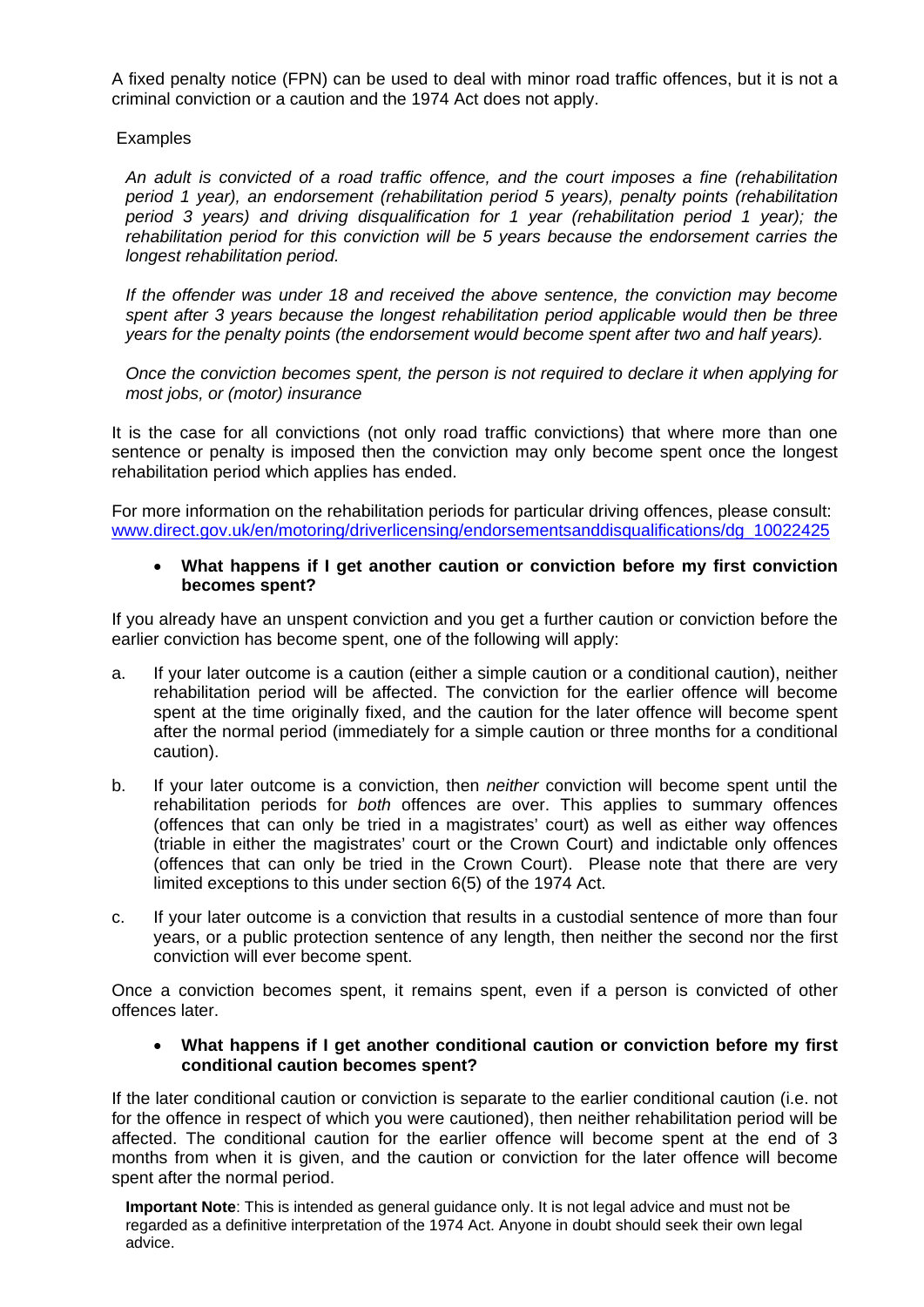*For example: A person receives a conditional caution for shoplifting. A month later he receives a conviction for a separate offence. The conditional caution will become spent in the normal way (three months from the date of issue) and, in relation to the conviction for the separate offence the rehabilitation period will apply for the sentence imposed by the court* 

However, if you fail to comply with a conditional caution, and you are subsequently prosecuted the conditional caution will cease to have effect. Any subsequent conviction will then attract the relevant rehabilitation period for the sentence imposed by the court.

*For example: A person receives a conditional caution for shoplifting. He fails to comply with the conditions and as a result is prosecuted for, and convicted of, the shoplifting offence for which he receives a fine, The conditional caution ceased to have effect when he was prosecuted and he now has a conviction with a 12 month rehabilitation period because, in this example, he was sentenced to a fine.* 

### **I have been sentenced for more than one offence at the same time. Will the rehabilitation periods run concurrently or consecutively?**

If you receive more than one sentence at the same time, the total rehabilitation period will depend on whether the sentences run concurrently (at the same time) or consecutively (one after the other).

If concurrent sentences are imposed, then the longest applicable rehabilitation period will apply to all the sentences.

*For example, a four month and six month prison sentence ordered to run concurrently will count as a single term of six months (carrying a "buffer period" of two years from the end of the sentence, giving a total rehabilitation period of two years and 6 months before both convictions can be considered spent).* 

If consecutive sentences are imposed, then the sentences will be added together to calculate the rehabilitation period.

*For example, a four month and six month prison sentence running consecutively will count as a ten month sentence (carrying a "buffer period" of four years from the end of the sentence, giving a total rehabilitation period of four years and ten months before the convictions can be considered spent).* 

# **(3) EXCEPTIONS ORDER**

#### **Are there any jobs or other activities for which I will have to disclose both spent and unspent cautions and convictions?**

Yes. There are certain exceptions where you may be asked to disclose your caution or conviction even if it is spent. These are set out in the Rehabilitation of Offenders Act (Exceptions) Order 1975 (the "Exceptions Order") which lists exceptions to the 1974 Act in recognition that there are certain activities for which fuller disclosure of a person's criminal record history is relevant.

Inclusions in the Exceptions Order are made following careful consideration of the risks associated with a particular job or activity. There must be compelling evidence that there exists a particular opportunity for employees or people involved within that activity to cause harm to the public, for example through the abuse of trust, or that there is a real risk to children, other people in vulnerable circumstances or some other particularly sensitive area of work.

Where an exception to 1974 Act exists and you are asked to disclose your cautions and convictions then you must list all cautions and convictions, even if they are spent, other than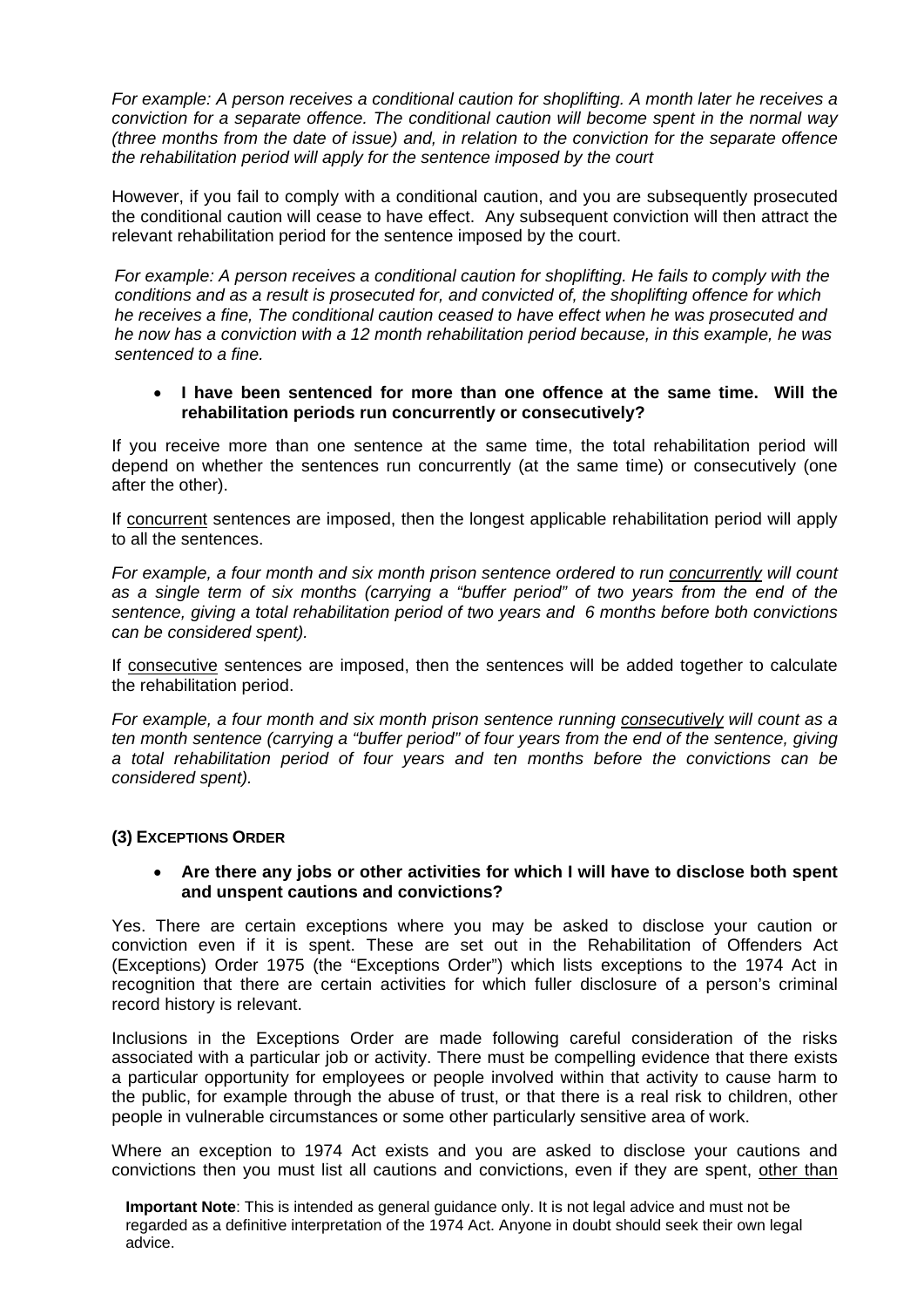protected cautions and convictions (see further below). Where an exception exists, the employer or licensing body will be eligible for a standard and in some cases an enhanced criminal records disclosure certificate from the Disclosure and Barring Service ("DBS") (formerly the Criminal Records Bureau (CRB)) containing details of all your unprotected cautions and convictions.

# **What occupations are listed on the Exceptions Order?**

The positions listed in the Exceptions Order mainly relate to particularly sensitive areas such as work with children or other people in vulnerable circumstances, work in law enforcement and the legal system, and high level financial positions. Exceptions also apply to certain licences (such as a Security Industry Authority licence) and to certain proceedings.

**Annex A** provides a summary of the main occupations, posts and activities that are included in the Exceptions Order. It is important to be aware that the Exceptions Order is kept under review and amendments are made periodically to ensure that the criminal disclosure regime meets the changing requirements of public protection.

# **Are there circumstances under which I do not have to disclose all my cautions and convictions under the Exceptions Order?**

On 29 May 2013, amendments were made to the Exceptions Order so that certain old and minor cautions and spent convictions are 'protected' and are not subject to disclosure under the Exceptions Order, nor will they appear on a standard or enhanced disclosure certificate issued by the DBS. In addition employers will not be able to take these protected cautions and convictions into account when making decisions about any individual.

There are a small number of circumstances in which protected cautions and convictions do still need to be disclosed and can be taken into account, for example in relation to national security related positions. Further information on this is set out below.

# **What does 'filtering' mean?**

Filtering is the term that the DBS uses to describe the process which will identify protected convictions and cautions and ensure that they are not disclosed on DBS certificates.

# **What information can be filtered from a Disclosure and Barring Service criminal record certificate?**

The rules as to when a conviction or caution will be filtered are set out in legislation. This states that a standard or enhanced disclosure certificate must include the following:

- All cautions given for a specified list of offences– see below
- Cautions given less than 6 years ago (where the person was 18 or over at the time of caution)
- Cautions given less than 2 years ago (where the person was under 18 at the time of caution)
- All convictions for a specified list of offences see below
- All convictions that result in a custodial sentence
- Convictions given less than 11 years ago (where the person was 18 or over at the time of conviction)
- Convictions given less than 5½ years ago (where the person was under 18 at the time of conviction)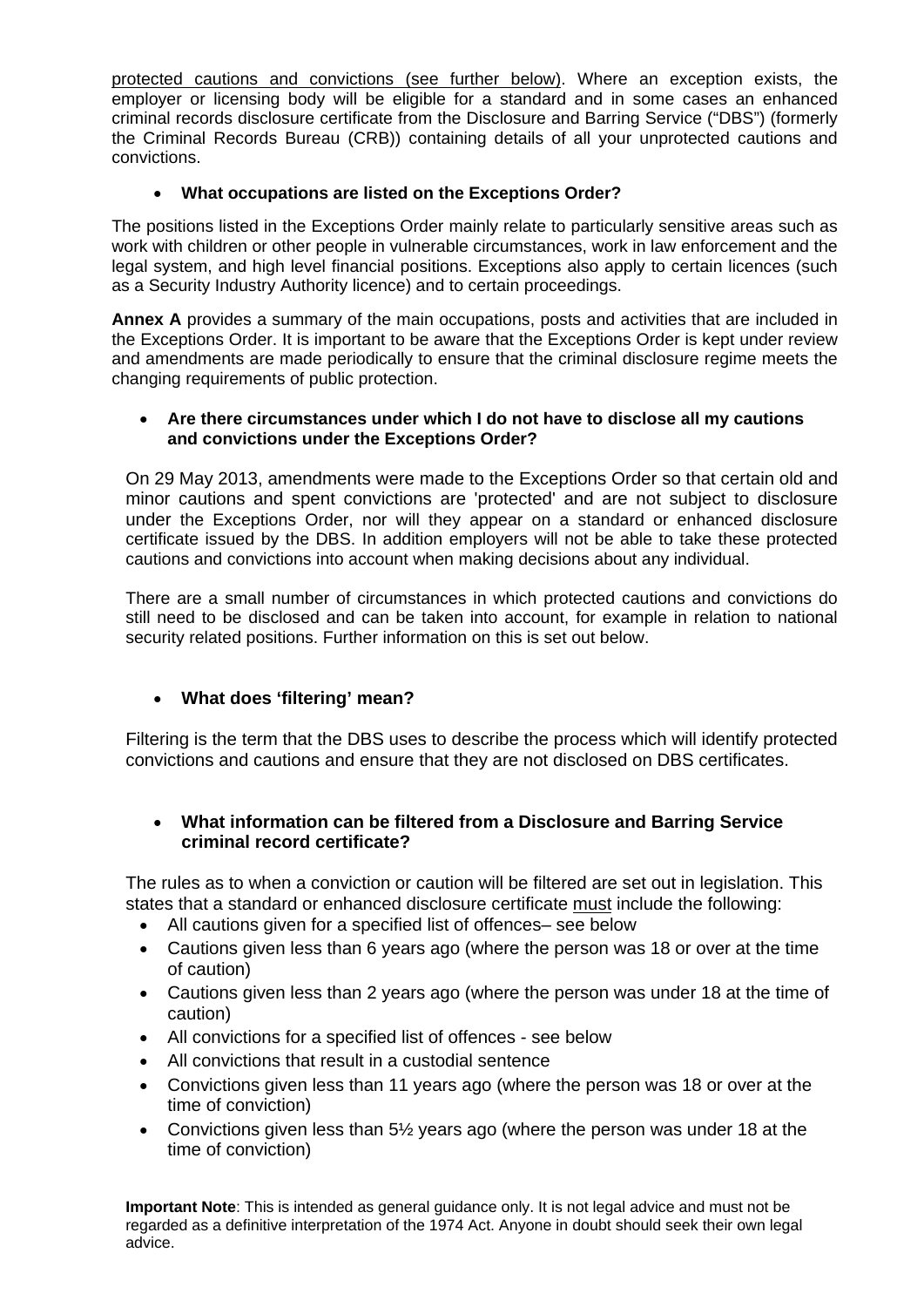- Where the person has more than one conviction then all convictions will be included on the certificate (no conviction will be filtered)
- Where a person is convicted of multiple offences, then the conviction will be included on the certificate, as each offence is treated as if it were a separate conviction

The specified list of offences includes a range of offences which are serious and which relate to sexual offending, violent offending and/or are relevant to safeguarding people in vulnerable circumstances. Cautions and convictions given for these offences will always be subject to disclosure.

The specified list of offences which will never be filtered from a criminal record certificate is available on the DBS website.

# *Examples:*

*An adult is given a community order of 1 year for an offence which is not on the specified list:* 

- *The conviction will become spent 1 year after the end date of the order (i.e. 2 years from conviction). This means that, unless the Exceptions Order applies, the person will not then need to disclose the conviction once it has become spent. If the Exceptions Order does apply, the person will need to disclose the conviction.*
- *The conviction will become "protected" 11 years after the date of conviction (provided it is the only conviction on the person's record). This means that, even if the Exceptions Order applies, the person will not have to disclose the conviction after this time.*

*A young person is given a youth rehabilitation order of 1 year for an offence which is not on the specified list:* 

- *The conviction will be spent 6 months after the end date of the order (i.e. 1 year and 6 months after conviction). This means that, unless the Exceptions Order applies, the person will not then need to disclose the conviction once it has become spent. If the Exceptions Order does apply, the person will need to disclose the conviction*
- *The conviction will become "protected" 5 ½ years after the date of conviction (provided it is the only conviction on the person's record). This means that, even if the Exceptions Order applies, the person will not have to disclose the conviction after this time*

*A person receives a simple caution as an adult for an offence which is not on the specified list:* 

- *The caution will be spent immediately. This means that, unless the Exceptions Order applies, the person will not need to disclose the caution. If the Exceptions Order does apply, the person will need to disclose the caution*
- *The caution will become "protected" after a period of 6 years. This means that, even if the Exceptions Order applies, the person will not have to disclose the caution after this time*

*A person receives a caution, or equivalent, as a young person for an offence which is not on the specified list:* 

- *The caution will be spent immediately. This means that, unless the Exceptions Order applies, the person will not need to disclose the caution. If the Exceptions Order does apply, the person will need to disclose the caution*
- *The caution will become "protected" after a period of 2 years. This means that, even if the Exceptions Order applies, the person will not have to disclose the caution after this time*

Full guidance can be found on the DBS website at: [www.gov.uk/government/collections/dbs-filtering-guidance](http://www.gov.uk/government/collections/dbs-filtering-guidance)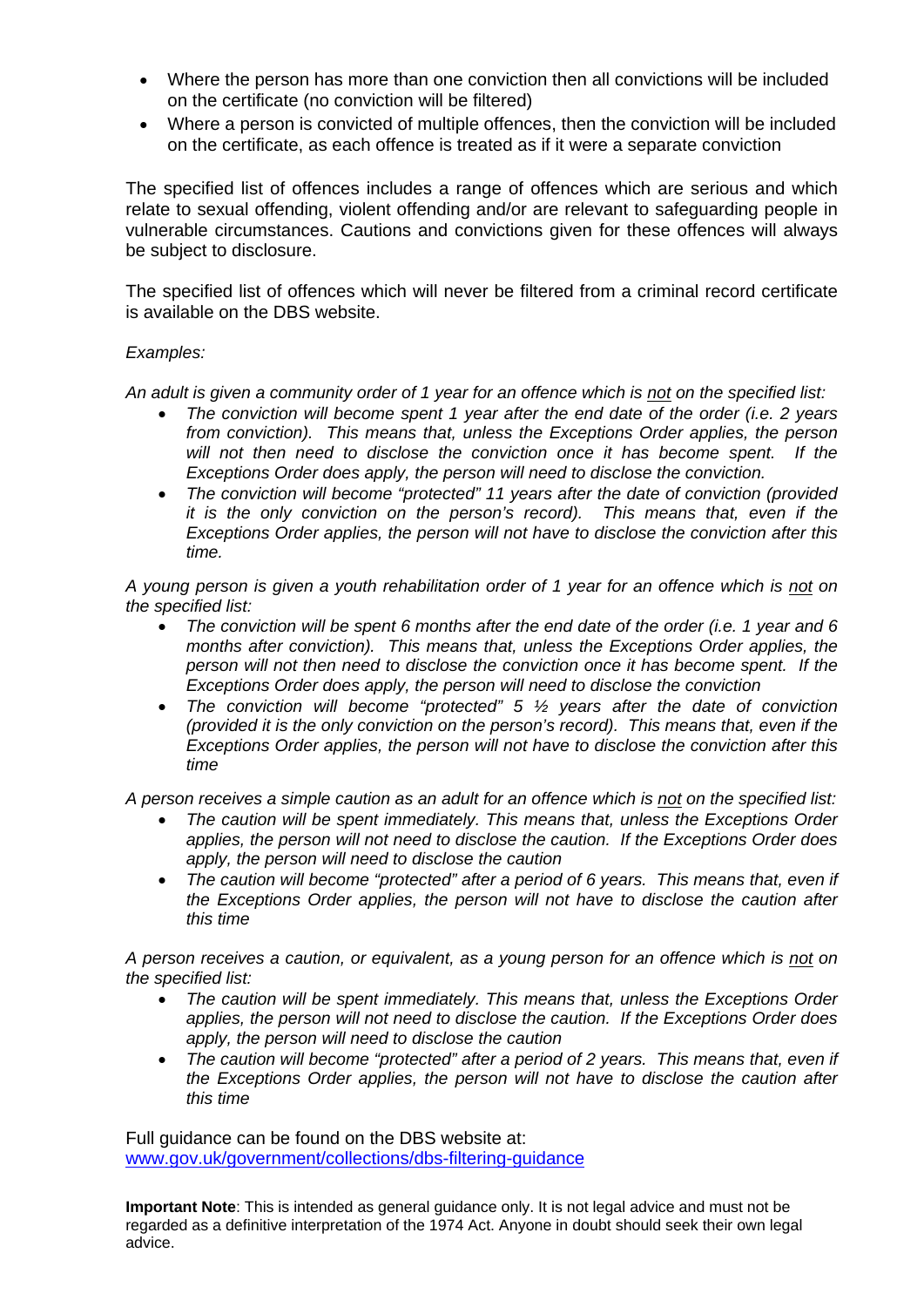# **Can an employer ask an individual to declare details of all convictions and cautions?**

The 1974 Act places limits on what convictions and cautions an employer can ask an individual about and what they can take into account. Any employer can ask a person to disclose unspent convictions and take these into account. Where the job or activity is listed in the Exceptions Order, a standard or (where the role is listed in Regulations made under the Police Act 1997) an enhanced disclosure certificate can be requested, and an employer can ask a person about any unprotected spent convictions and cautions - that means those spent convictions and cautions which are not protected and would be disclosed on a DBS certificate (under the rules described above).

If an employer takes into account a conviction or caution which they are not entitled to ask about they are acting unlawfully under the 1974 Act.

If the employer asks you whether you have any cautions and convictions and the Exceptions Order does **not** apply to the job or activity, you need only disclose those that are unspent.

If the employer asks you whether you have any cautions and convictions and the Exceptions Order **does** apply, you should disclose any cautions and convictions which are not protected (which will mean disclosing certain spent cautions and convictions as set out above).

There are a small number of defined positions where details of all convictions and cautions, including otherwise protected cautions and convictions, may be taken into account. These positions include national security and police posts, where disclosure of criminal records is not provided by the Disclosure and Barring Service.

# **What are the differences between basic, standard and enhanced disclosure?**

**Basic disclosures (criminal conviction certificates)** contain details of unspent convictions and conditional cautions only. They are available from Disclosure Scotland. An individual can apply for a certificate directly. Alternatively, an application can be made through an employer but only if they have formal written consent of the subject of the application.

**Standard disclosures (Criminal Record Certificates)** are available from the Disclosure and Barring Service and contain details of all unprotected convictions and cautions, both unspent and spent. These certificates are available for jobs and activities listed on the Exceptions Order.

**Enhanced disclosures (Enhanced Criminal Record Certificates)** are also available from the Disclosure and Barring Service and contain details of all unprotected convictions and cautions, both unspent and spent, and also any intelligence information which a chief officer of police reasonably believes to be relevant to the application. These certificates are only available for certain jobs and activities listed on the Exceptions Order, usually involving regular contact with children and other people in vulnerable circumstances.

The Police Act 1997, under which the Disclosure and Barring Service operates, sets out whether standard or enhanced disclosure applies. Applications for standard and enhanced criminal record certificates have to be made by the recruiting organisation either directly if they are a Registered Body or through a Registered Body providing an umbrella service (sometimes known as an Umbrella Body.

The certificate is sent to the individual who must then hand it to the employer.

For more detailed guidance about how to apply for standard and enhanced criminal record certificates and how to complete the required application forms, please visit: [www.direct.gov.uk/en/Employment/Startinganewjob/DG\\_195813](http://www.direct.gov.uk/en/Employment/Startinganewjob/DG_195813)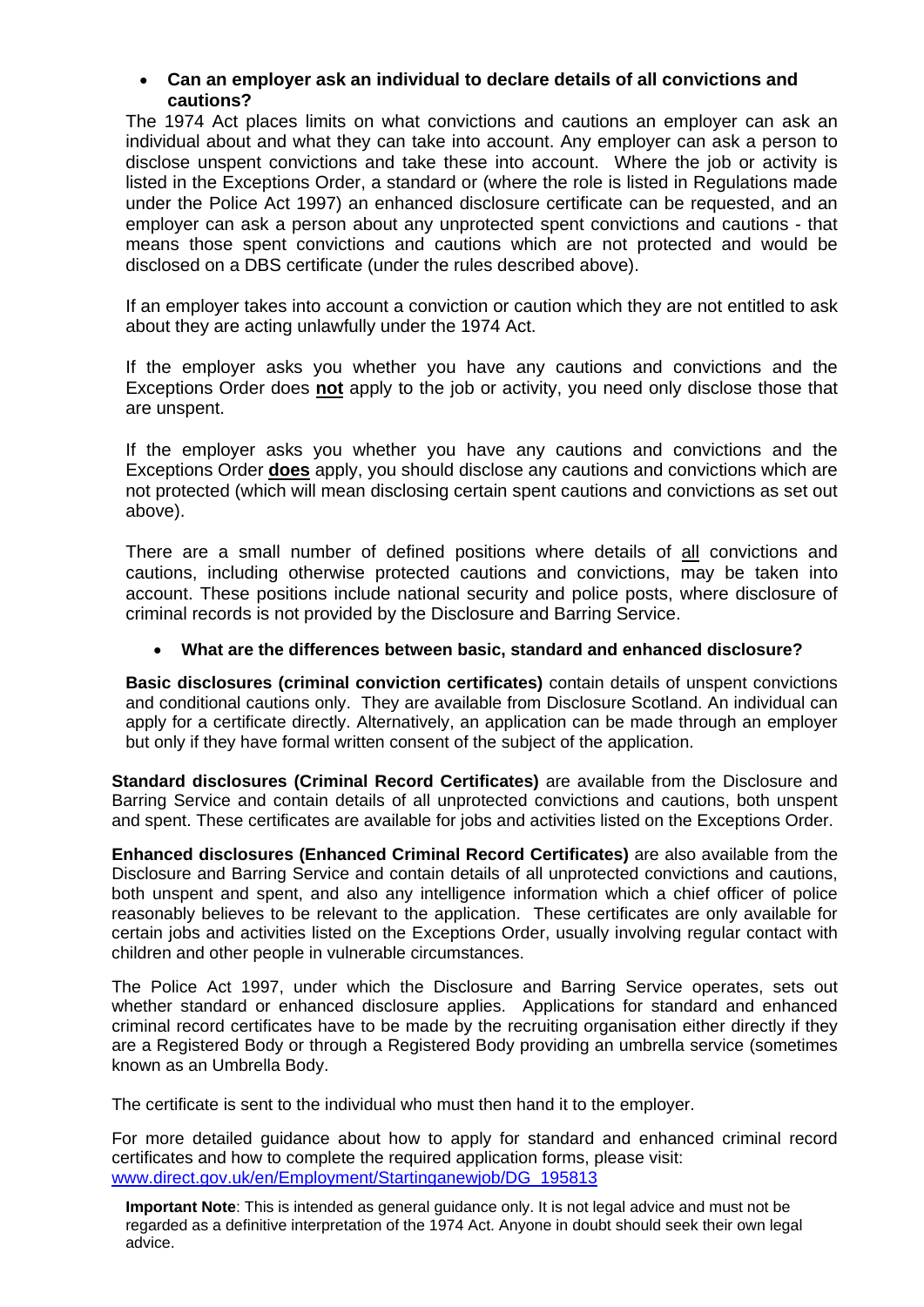### **How can I check whether my employer is eligible to ask for a standard or enhanced criminal records certificate from the Disclosure and Barring Service (formerly known as a CRB check)?**

Your employer should be able to tell you which level of certificate you will apply for and the reasons for this. If you are unsure that the level of certificate is the correct level, the Disclosure and Barring Service has developed and implemented a process whereby an applicant, following submission of a Disclosure and Barring Service application, can contact the Disclosure and Barring Service and ask for an application to be placed on hold whilst the Disclosure and Barring Service contacts the Registered Body to ask them to confirm that the position is one which is eligible for a standard or enhanced disclosure certificate. The applicant is advised that they can, at any point during this process withdraw the application.

Details of this process can be found at: [www.direct.gov.uk/en/Employment/Startinganewjob/DG\\_195809](http://www.direct.gov.uk/en/Employment/Startinganewjob/DG_195809)

#### **I am self-employed, how do I apply for a standard or an enhanced criminal record certificate from the Disclosure and Barring Service?**

If you are self-employed you are not able to apply for a standard or an enhanced criminal record check from the Disclosure and Barring Service as an individual cannot ask an exempted question of themselves. It is for the recruiting organisation asking the exempted question to assess an applicant's suitability.

However the following options are available:

- a. As a self-employed person, you can apply for a Disclosure and Barring Service disclosure certificate by registering with an agency but only if you intend to undertake work through the agency which is eligible for a DBS certificate and that the agency is making a suitability decision in relation to this:
- b. You are able to obtain a basic disclosure certificate from Disclosure Scotland. This will provide you with details of any unspent convictions. You can find the online application form for Disclosure Scotland here: [www.disclosurescotland.co.uk/apply-online/;](http://www.disclosurescotland.co.uk/apply-online/)

You are also able to make a 'subject access request' to your local police force under the provisions of the Data Protection Act 1998, which will provide up-to-date details of your criminal record.

More detail, including the contact details of each constabulary, is provided on the Home Office website:

[www.homeoffice.gov.uk/publications/agencies-public-bodies/CRB/about-the-crb/subject-access](http://www.homeoffice.gov.uk/publications/agencies-public-bodies/CRB/about-the-crb/subject-access-police-contacts)[police-contacts](http://www.homeoffice.gov.uk/publications/agencies-public-bodies/CRB/about-the-crb/subject-access-police-contacts).

### **Will my conviction be removed from my criminal record once it is spent? Will caution and conviction information be removed from my criminal record after a certain period of time?**

Current police policy is to retain all caution and conviction information until the subject reaches 100 years of age, for police operational reasons and in the interest of the prevention and detection of crime.

The disclosure of information about spent convictions and cautions on a standard or enhanced disclosure certificate is justified in order to mitigate risks in the workplace, which are present for particularly sensitive purposes and positions, and to inform criminal and other tribunal proceedings. If the information is not relevant, it should not count against the individual concerned. The Disclosure and Barring Service Code of Practice requires registered bodies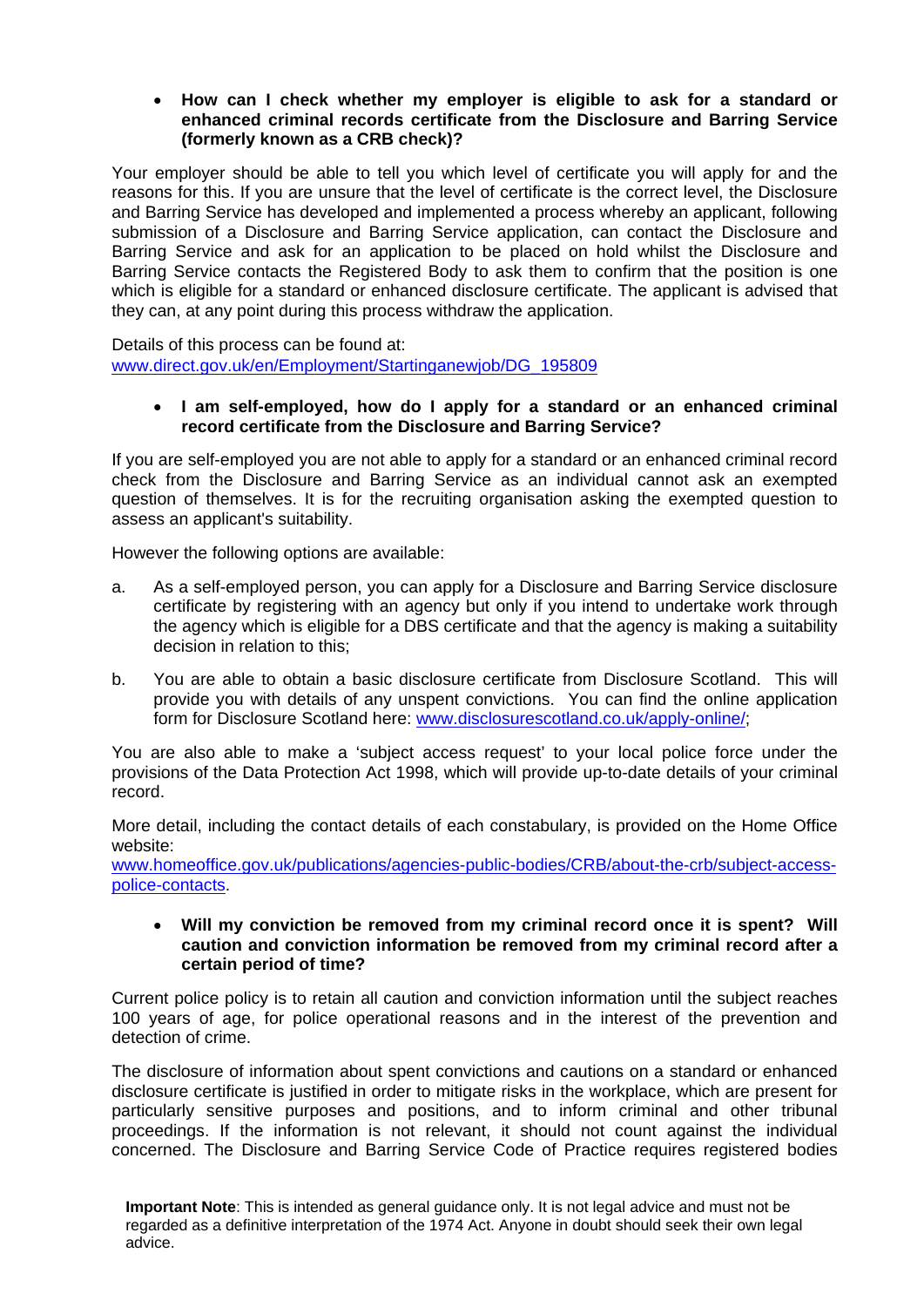have a fair and clear policy towards ex-offenders and not to discriminate automatically on the basis of a conviction or caution.

Chief officers of police are responsible, as data controllers, for information stored on police systems by their force and, in exceptional circumstances, may agree to remove information from an individual's record. However this is only where compelling reasons exist and it is a matter for the individual to raise directly with the chief officer of police concerned.

#### **(4) INFORMATION FOR EMPLOYERS**

### **How do I know if I am eligible to request a standard or enhanced criminal records certificate from prospective and/or current employees?**

You are only eligible to request a standard or enhanced disclosure certificate, containing information on both unprotected spent and unspent convictions, from an employee or prospective employee if that individual is engaged in an activity listed in the Rehabilitation of Offenders Act 1974 (Exceptions) Order 1975 (see **Section 3** above) and in the case of enhanced criminal record certificates the activity or position is also included in the Regulations made under the Police Act 1997. If you are unsure whether such a certificate can be requested, you can contact the Disclosure and Barring Service at [www.gov.uk/government/organisations/disclosure-and-barring-service](http://www.gov.uk/government/organisations/disclosure-and-barring-service) .

# **What should I consider when employing ex-offenders?**

Each employer is best placed to consider whether a person's convictions (either before they have become spent, or, in the case of activities listed on the Exceptions Order, when they are spent) make him or her unsuitable for a particular job. But it is important that you should reach a balanced judgement, having regard to such factors as:

- a. the person's age at the time of the offence;
- b. how long ago the offence took place;
- c. whether it was an isolated offence or part of a pattern of offending;
- d. the nature of the offence;
- e. its relevance to the post or position in question; and
- f. what else is known about the person's conduct before and since the offence.

The Disclosure and Barring Service Code of Practice requires registered employers to have a fair and clear policy towards ex-offenders and not to discriminate automatically on the basis of an unprotected conviction or caution.

More information for employers about recruiting ex-offenders is provided on Business Link: [www.businesslink.gov.uk/bdotg/action/layer?r.i=1097472733&r.l1=1073858787&r.l2=10848227](http://www.businesslink.gov.uk/bdotg/action/layer?r.i=1097472733&r.l1=1073858787&r.l2=1084822723&r.l3=1097470700&r.s=sc&r.t=RESOURCES&topicId=1097470700) [23&r.l3=1097470700&r.s=sc&r.t=RESOURCES&topicId=1097470700](http://www.businesslink.gov.uk/bdotg/action/layer?r.i=1097472733&r.l1=1073858787&r.l2=1084822723&r.l3=1097470700&r.s=sc&r.t=RESOURCES&topicId=1097470700)

# **(5) Jurisdiction**

#### **Application of different rehabilitation periods in England & Wales and Scotland**

Rehabilitation periods should be determined with reference to the law of the jurisdiction to which the inquiry relates, for example, where the position or job is located.

### **What legislation will apply when the Disclosure and Barring Service and Disclosure Scotland issue criminal record certificates.**

DBS will apply the relevant legislation as it applies in England and Wales and Disclosure Scotland will apply the relevant legislation as it applies in Scotland. However, in cases where the DBS has asked Disclosure Scotland to carry out its functions in respect of England and Wales, Disclosure Scotland should apply the law relating to England and Wales.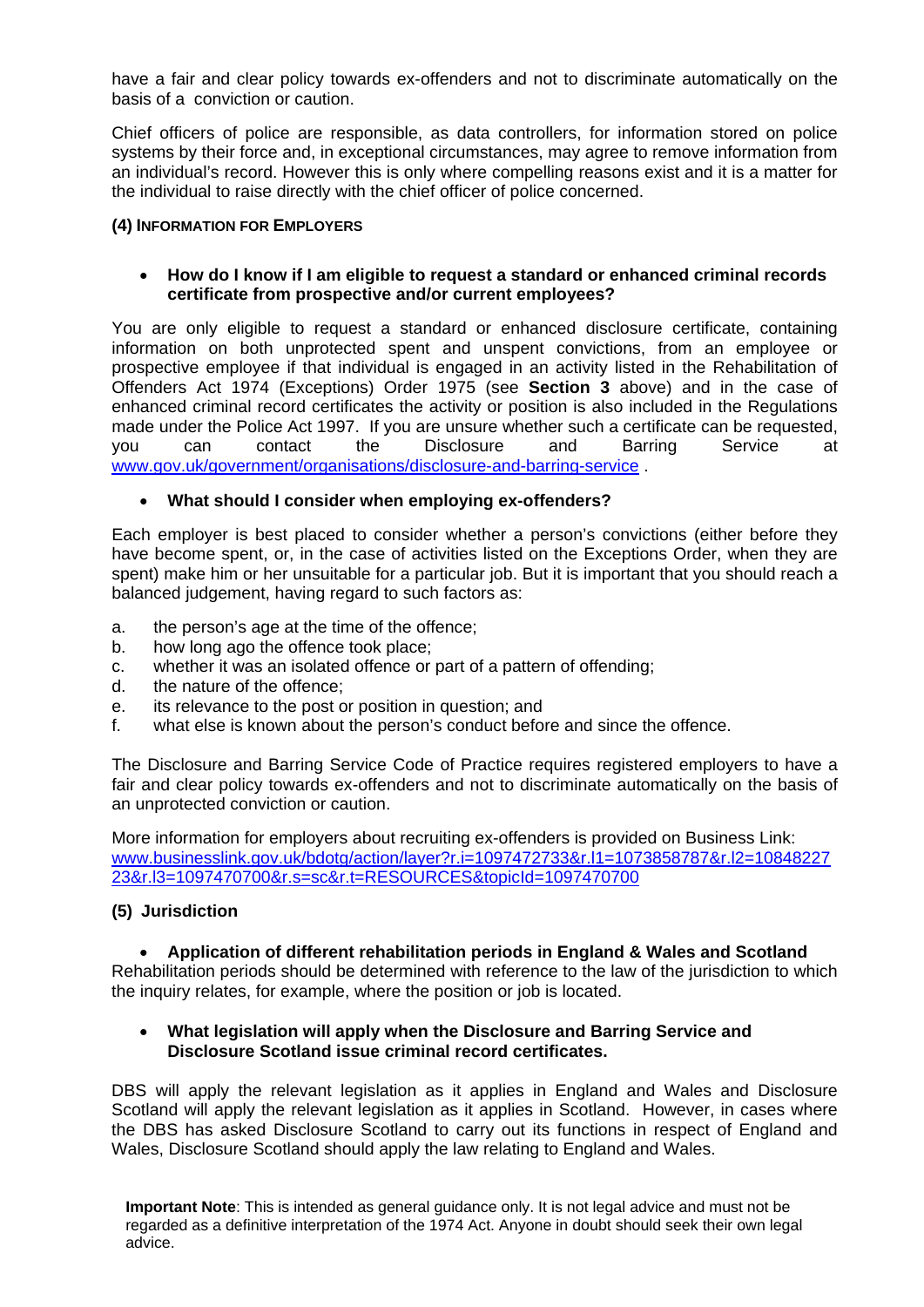This means that basic disclosure certificates issued by Disclosure Scotland for the purpose of a job or activity in England and Wales will show unspent convictions in accordance with the rehabilitation periods which apply under the law in England and Wales.

# **(6)ADDITIONAL INFORMATION**

# Immigration and Nationality decisions

# **Does the 1974 Act apply to Immigration and Nationality decisions?**

Immigration and nationality decisions are exempt from the 1974 Act. This means that both spent and unspent convictions can be considered by the UK Border Agency when making these assessments.

# Visa Applications

# **Do I have to disclose all my convictions for a visa application?**

The eligibility requirements for a visa to travel to another country are a matter for the country concerned and you should contact the embassy of the relevant country if you require further advice.

Criminal Injuries Compensation Scheme 2012 (CICS)

# **I have an unspent conviction. Does this affect my eligibility for claiming compensation from the Criminal Injuries Compensation Scheme?**

The Criminal Injuries Compensation Authority may refuse or reduce a payment if you have an unspent criminal conviction. The CICS uses the same definition of 'conviction' and the same determination of whether a conviction is spent, or a sentence is excluded from rehabilitation, as the 1974 Act.

A payment will not be made if you have an unspent conviction at the date of application, or are convicted before a final decision is made, for an offence which resulted in:

- a. a sentence excluded from rehabilitation;
- b. a custodial sentence;
- c. a sentence of service detention
- d. removal from Her Majesty's Service
- e. a community order;
- f. a youth rehabilitation order; or
	- g. a sentence equivalent to a sentence under sub-paragraphs (a) to (f) imposed under the law of Northern Ireland or a member state of the European Union, or such a sentence properly imposed in a country outside the European Union.

If on the date of your application you have an unspent conviction which resulted in a sentence not included in the list above, an award under the CICS will be withheld or reduced unless there are exceptional reasons not to do so.

This does not apply to a conviction for which the only penalty imposed was one or more of an endorsement, penalty points or a fine under Schedule 2 to the Road Traffic Offenders Act 1988.

The CICS will apply the law of England and Wales to applications from applicants with unspent convictions who have been injured in England and Wales i.e. rehabilitation periods in England and Wales will apply regardless of where the applicant committed the offence and when it was committed.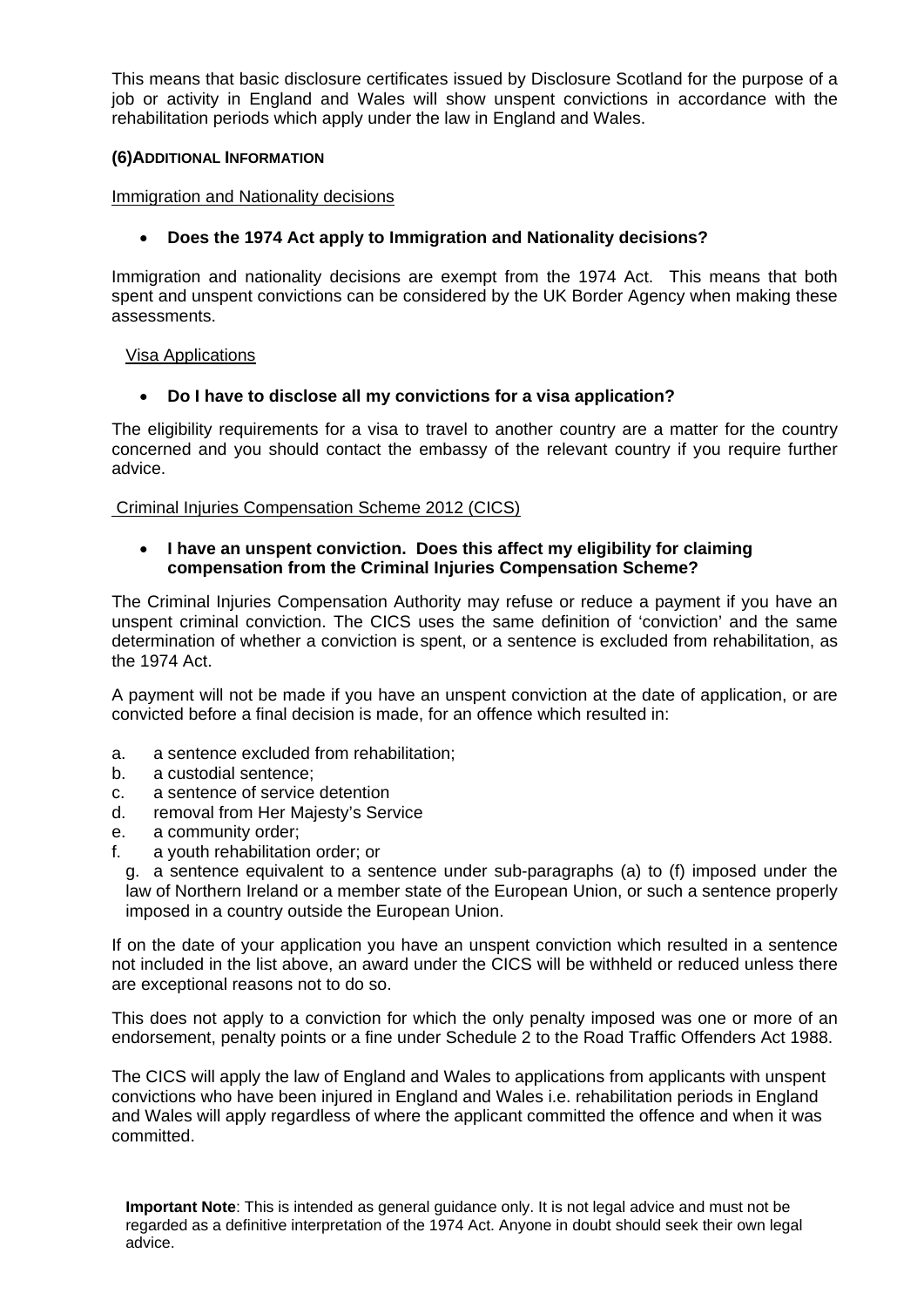For more information about the CICS 2012, or previous Criminal Injuries Compensation Schemes, please visit: please visit: [www.gov.uk](http://www.gov.uk/) .

Notification and Disclosure Schemes

# **Is the 1974 Act linked to the Violent and Sex Offenders Register?**

The 1974 Act is concerned with the disclosure of cautions and convictions and managing risk in the workplace. It is not the way in which the wider risks posed by ex-offenders are managed in the community.

For example, those convicted of violent or sexual offences may be subject to other requirements on release, such as the notification requirement to register with the police under the Sexual Offences Act 2003 for inclusion on the 'Violent and Sex Offenders Register'. The notification requirement periods are linked to the sentence received and they are set out in the Sexual Offences Act 2003.

In addition, the Child Sex Offender Disclosure Scheme set up in 2008 allows parents, carers and guardians to formally ask the police to tell them if someone has a record for child sexual offences.

For more information on this scheme, please consult: [www.homeoffice.gov.uk/crime/child-sex](http://www.homeoffice.gov.uk/crime/child-sex-offender-disclosure/)[offender-disclosure/](http://www.homeoffice.gov.uk/crime/child-sex-offender-disclosure/)